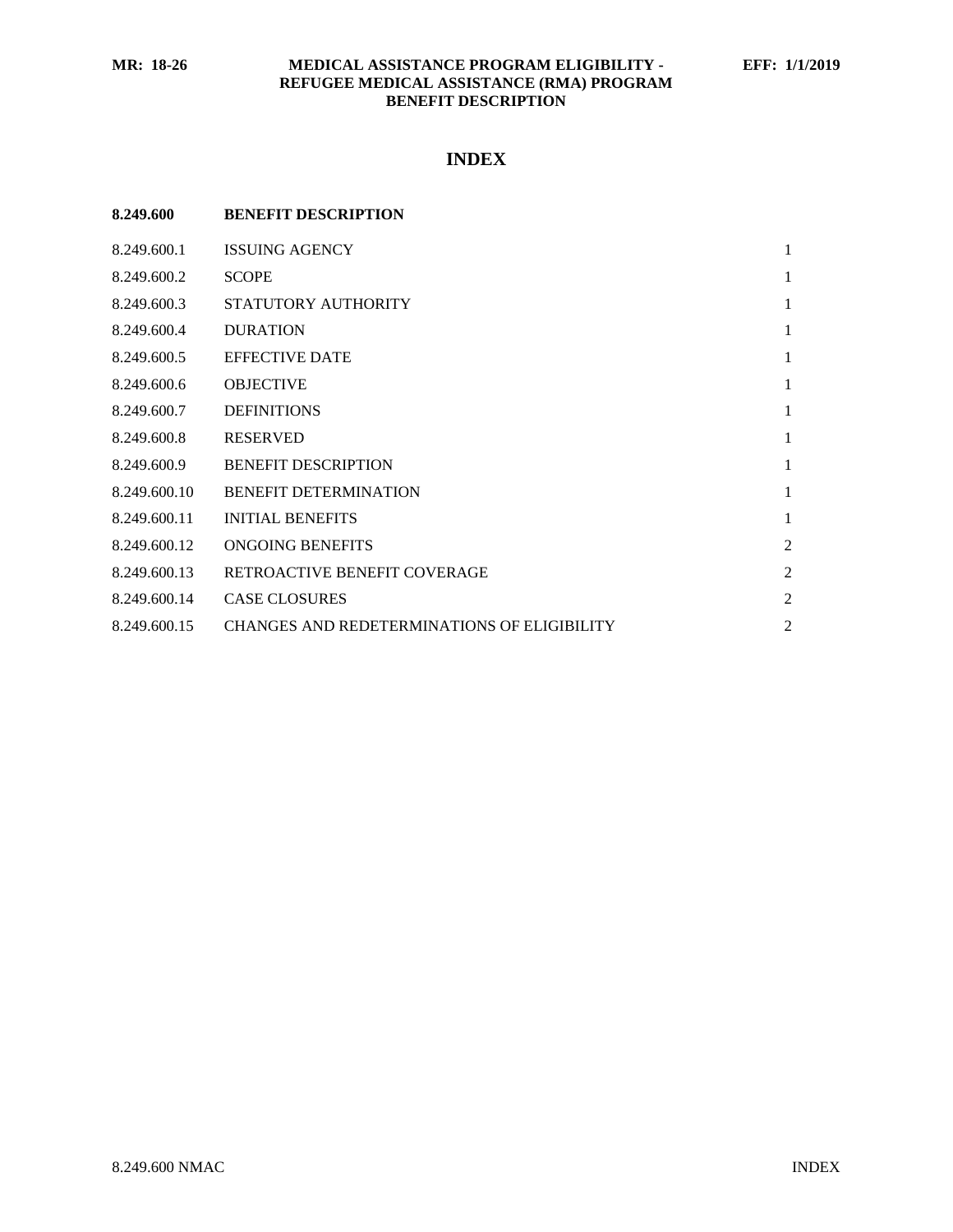#### **MR: 18-26 MEDICAL ASSISTANCE PROGRAM ELIGIBILITY - EFF: 1/1/2019 REFUGEE MEDICAL ASSISTANCE (RMA) PROGRAM BENEFIT DESCRIPTION**

#### **TITLE 8 SOCIAL SERVICES**

#### **CHAPTER 249 MEDICAL ASSISTANCE PROGRAM ELIGIBILITY - REFUGEE MEDICAL ASSISTANCE (RMA) PROGRAM PART 600 BENEFIT DESCRIPTION**

<span id="page-1-0"></span>**8.249.600.1 ISSUING AGENCY:** New Mexico Human Services Department (HSD). [8.249.600.1 NMAC - Rp, 8.249.600.1 NMAC, 1/1/2019]

<span id="page-1-1"></span>**8.249.600.2 SCOPE:** The rule applies to the general public. [8.249.600.2 NMAC - Rp, 8.249.600.2 NMAC, 1/1/2019]

<span id="page-1-2"></span>**8.249.600.3 STATUTORY AUTHORITY:** The New Mexico medicaid program and other health care programs are administered pursuant to regulations promulgated by the federal department of health and human services under Title XIX of the Social Security Act as amended or by state statute. See Section 27-1-12 *et seq*., NMSA 1978.

[8.249.600.3 NMAC - Rp, 8.249.600.3 NMAC, 1/1/2019]

<span id="page-1-3"></span>**8.249.600.4 DURATION:** Permanent.

[8.249.600.4 NMAC - Rp, 8.249.600.4 NMAC, 1/1/2019]

<span id="page-1-4"></span>**8.249.600.5 EFFECTIVE DATE:** January 1, 2019, or upon a later approval date by the federal centers for medicare and medicaid services (CMS), unless a later date is cited at the end of the section. [8.249.600.5 NMAC - Rp, 8.249.600.5 NMAC, 1/1/2019]

<span id="page-1-5"></span>**8.249.600.6 OBJECTIVE:** The objective of this rule is to provide specific instructions when determining eligibility for the medicaid program and other health care programs. Generally, applicable eligibility rules are detailed in the medical assistance division (MAD) eligibility policy manual, specifically 8.200.400 NMAC, *General Medicaid Eligibility*. Processes for establishing and maintaining MAD eligibility are detailed in the income support division (ISD) general provisions 8.100 NMAC, *General Provisions for Public Assistance Programs*. [8.249.600.6 NMAC - Rp, 8.249.600.6 NMAC, 1/1/2019]

#### <span id="page-1-6"></span>**8.249.600.7 DEFINITIONS:** [**RESERVED**]

<span id="page-1-7"></span>**8.249.600.8 [RESERVED]**

 $[8.249.600.8 \text{ NMAC} - \text{Rp}, 8.249.600.8 \text{ NMAC}, 1/1/2019]$ 

<span id="page-1-8"></span>**8.249.600.9 BENEFIT DESCRIPTION:** Refugee medical assistance (RMA) offers health coverage for refugees within the first eight months from their date of entry to the United States, when they do not qualify for medicaid. RMA eligible refugees have access to a benefit package that parallels the full coverage medicaid benefit package. This program is not funded by medicaid. RMA is funded through a grant under Title IV of the Immigration and Nationality Act. The purpose of this grant is to provide for the effective resettlement of refugees and to assist them to achieve economic self-sufficiency as quickly as possible. Refer to 8.100.100 NMAC. [8.249.600.9 NMAC - Rp, 8.249.600.9 NMAC, 1/1/2019]

<span id="page-1-9"></span>**8.249.600.10 BENEFIT DETERMINATION:** Application for refugee medical assistance is made on the assistance application form. The application is acted on and notice of the action sent to the applicant within 45 days of the date of application.

[8.249.600.10 NMAC - Rp, 8.249.600.10 NMAC, 1/1/2019]

### <span id="page-1-10"></span>**8.249.600.11 INITIAL BENEFITS:**

**A. Approval or denial of application:** After the eligibility determination is made, the income support specialist (ISS) sends notice to the applicant or applicant group. The denial notice contains information on the reason for the denial and explanation of appeal rights to the applicant(s).

**B. Date of eligibility:** Eligibility starts with the first day of the month of application after all eligibility requirements are met. The eight-month period begins with the month the refugee enters the United States, as documented by the immigration and naturalization service (INS) (form I-94). For cases involving children born